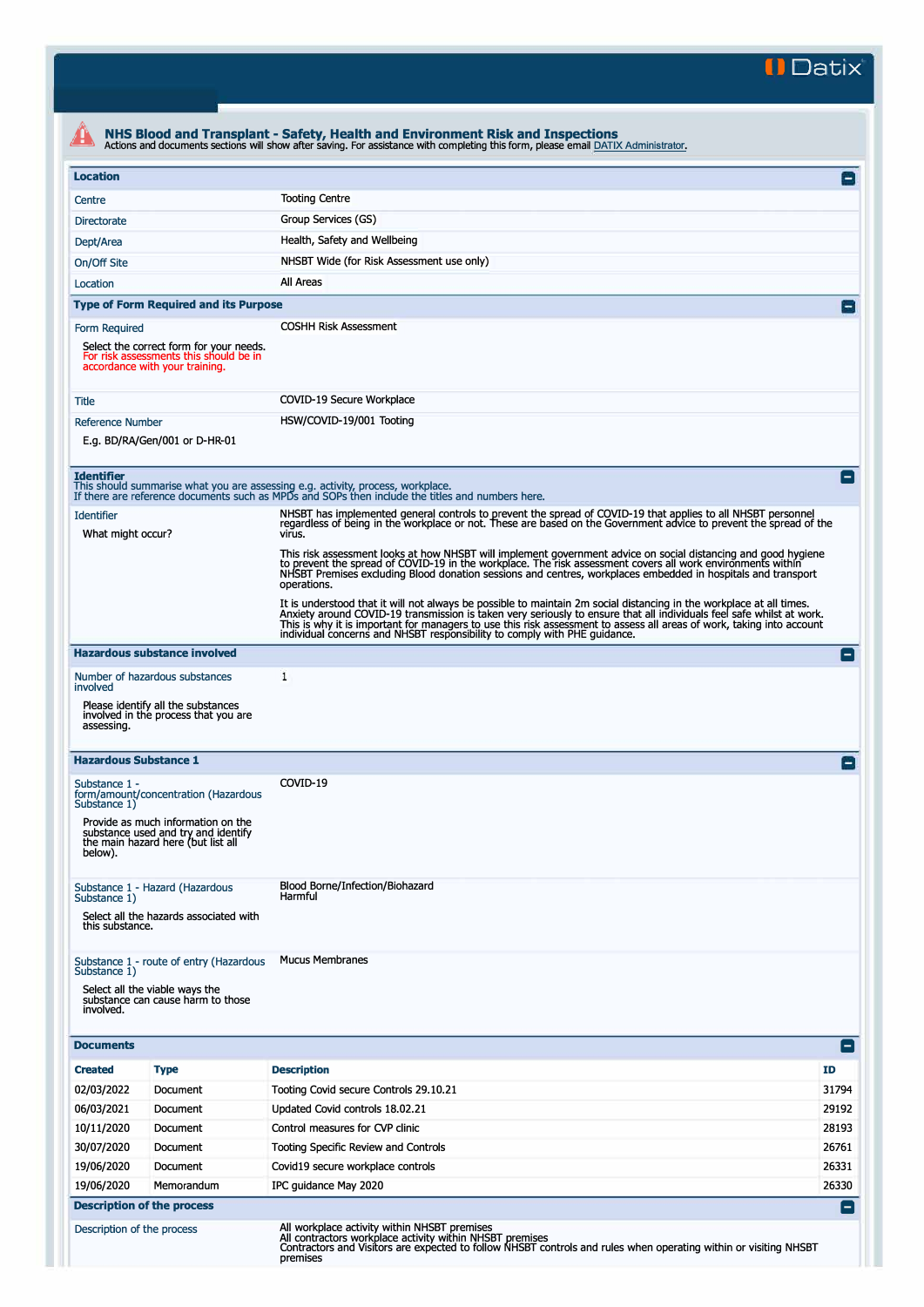## Frequency/duration of exposure and who is affected? All employees, contractors and visitors can be affected.<br>Believed to be transmitted through;<br>contact with respiratory droplets generated by coughing and sneezing<br>contact with contaminated surfaces<br>aerosol generating proced Frequency/duration of exposure and who<br>is affected? (Frequency/duration of<br>exposure and who is affected?) Inherent Risk Grading<br>Inherent risk is an evaluation of the damage that could occur assuming there are no controls are in place or there is catastrophic failure of the controls. It is<br>completed for the activity / assessmen E **Inherent Risk Impact** Red-Extreme Likelihood Moderate Catastrophic **Negligible** Minor Major Crange-High<br>Yellow-Moderate<br>Green-Low **Almost Certain**  $\bullet$  $\bullet$  $\bullet$ Likely  $\bullet$  $\bullet$  $\bullet$  $\bullet$ **Possible**  $\bullet$  $\bullet$  $\bullet$  $\bullet$ Unlikely  $\bullet$  $\bullet$  $\bullet$ Rare  $\bullet$  $\bullet$  $\bullet$ Rating (initial): 15 **Risk level (initial):** Extreme **Controls in place**<br>Best practice is to directly link the controls to the hazards they are reducing and to list them in order of preference according to the hierarchy of control i.e.<br>eliminate, substitute, engineering cont e Please see attached documents providing IPC guidance, national controls and local Tooting specific Covid 19 secure<br>workplace controls. Controls in place E.G. "Gloves available to wear- YES"<br>For COSHH assessments please<br>consider other controls e.g. Health<br>Surveillance. It has been identified there are potential opportunities for improvement in RCI (currently being investigated), and<br>there will need to be a further review in August / September prior to office colleagues returning to agile The risk assessment was reviewed with controls updated further to reflect changes / improvements in Hospital<br>Services and RCI on 30/07/2020. A team base document is also being produced to be added as an addendum to<br>this as office worker return now delayed. Controls document updated in separations with states section Bases. I have also including the new CVP clinic situation of the current updated measures. I have also included a document outl **Emergency Preparedness** e Storage and disposal / accidental release<br>and fire fighting requirements  $N/A$ If individuals are displaying any symptoms of COVID-19 as listed above, inform the Line Manager, individual concerned to go home and follow government guidelines. **First Aid Measures** Final risk Grading<br>Residual risk is an evaluation of the damage that could occur after taking into account the effectiveness of current controls. It is completed for the activity /<br>assessment as a whole. Ξ **Residual Risk Impact** Red-Extreme Likelihood **Negligible** Minor Moderate Major Catastrophic Orange-High<br>Yellow-Moderate **Almost Certain** С  $\bullet$  $\blacksquare$  $\bullet$ Green-Low Likely  $\bullet$  $\bullet$  $\bullet$  $\bullet$ **Possible**  $\bullet$  $\bullet$  $\bullet$  $\bullet$  $\bullet$  $\bullet$ **Unlikely**  $\bullet$  $\bullet$  $\bullet$ Rare  $\bullet$ Rating (current): 3 **Risk level (current):** Low Additional control measures to reduce risk<br>When adding actions they should be targeting the highest risk areas to help reduce the residual risk from the activity.<br>Please note that you will have to save this record before t [ \_] **Actions** o Next Review due by<br>Frequency for review must be in line with MPD1090 - H&S Risk Management  $\left[ -\right]$ 10/05/2022 Confirm review date (dd/MM/vvvv) **Performed by** n **Approval status Final approva** Current approval status 26528 **TD Manager Details** o E-mail communication<br>Use this section to e-mail between the risk assessor, manager and other interested parties regarding the risk assessment. This then provides an audit trail against<br>the assessment. Ð